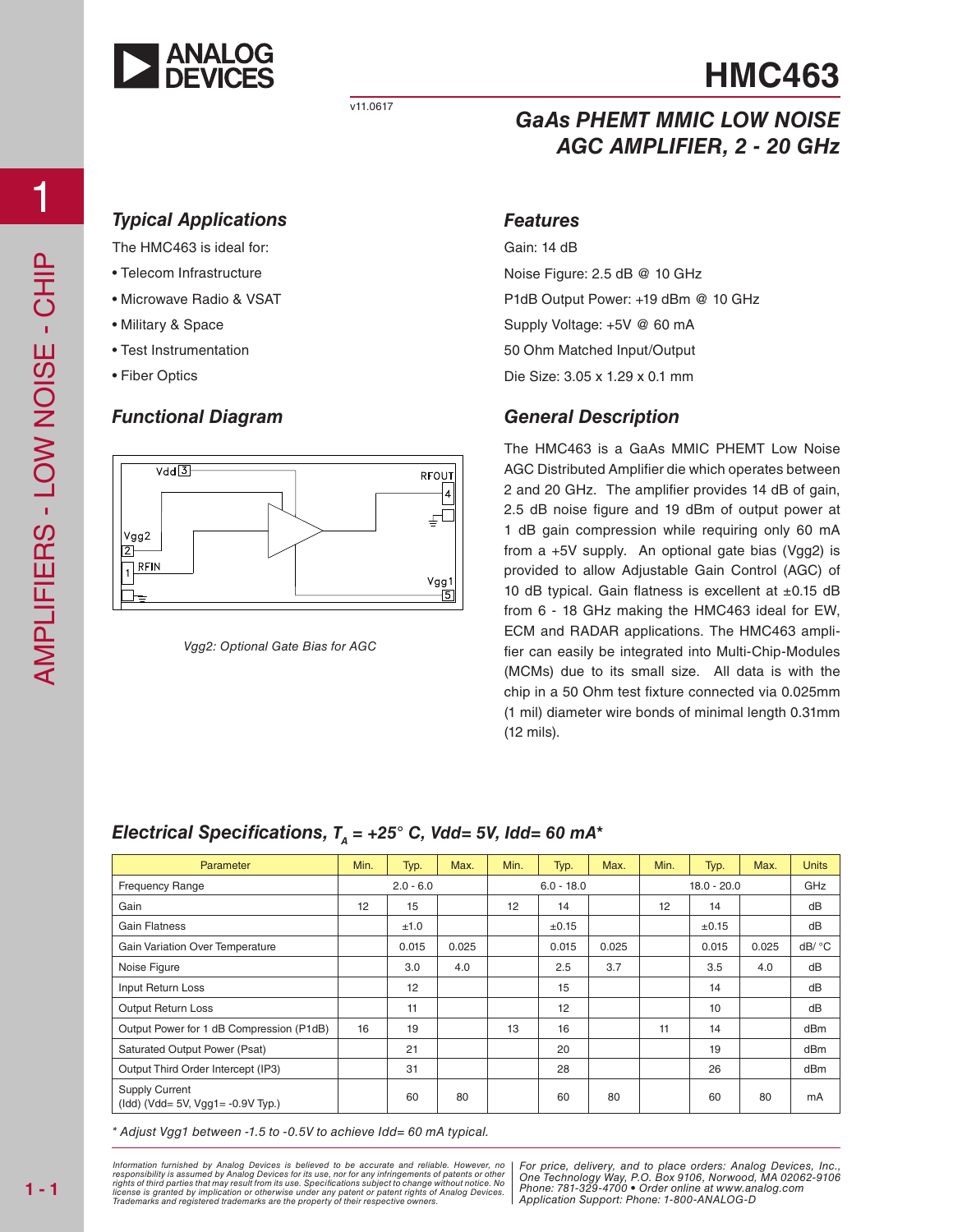

# v11.0617 *GaAs PHEMT MMIC LOW NOISE AGC AMPLIFIER, 2 - 20 GHz*



*Input Return Loss vs. Temperature*



*Reverse Isolation vs. Temperature*







*Output Return Loss vs. Temperature*



*Noise Figure vs. Temperature*



1

*For price, delivery, and to place orders: Analog Devices, Inc., One Technology Way, P.O. Box 9106, Norwood, MA 02062-9106 Phone: 781-329-4700 • Order online at www.analog.com Application Support: Phone: 1-800-ANALOG-D*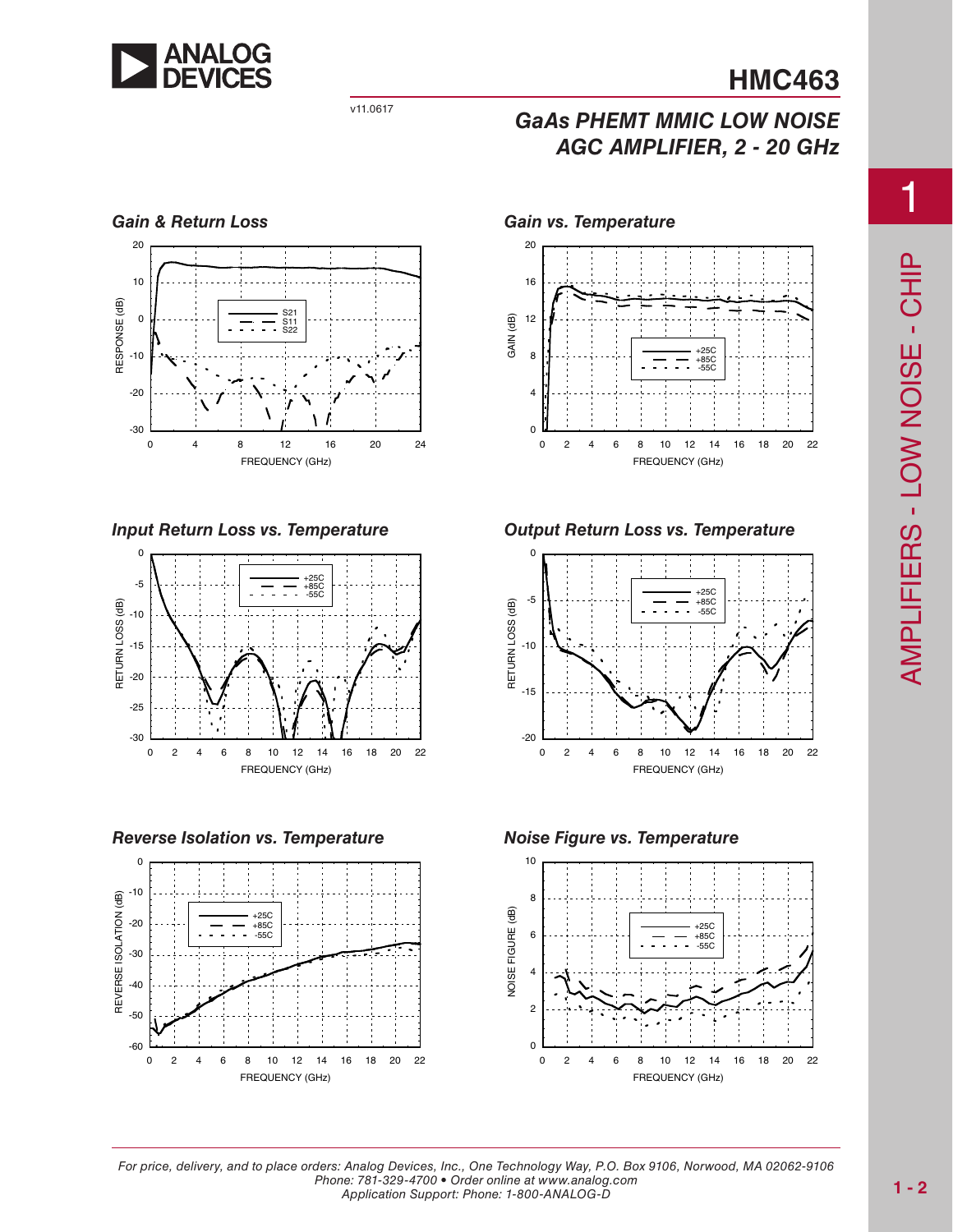

# v11.0617 *GaAs PHEMT MMIC LOW NOISE AGC AMPLIFIER, 2 - 20 GHz*

#### *P1dB vs. Temperature Psat vs. Temperature*



*Output IP3 vs. Temperature*



*Gain, P1dB & Output IP3 vs. Control Voltage @ 10 GHz*







#### *Gain, Power & Noise Figure vs. Supply Voltage @ 10 GHz, Fixed Vgg1*



*Noise Figure & Supply Current vs. Control Voltage @ 10 GHz*



*For price, delivery, and to place orders: Analog Devices, Inc., One Technology Way, P.O. Box 9106, Norwood, MA 02062-9106 Phone: 781-329-4700 • Order online at www.analog.com Application Support: Phone: 1-800-ANALOG-D*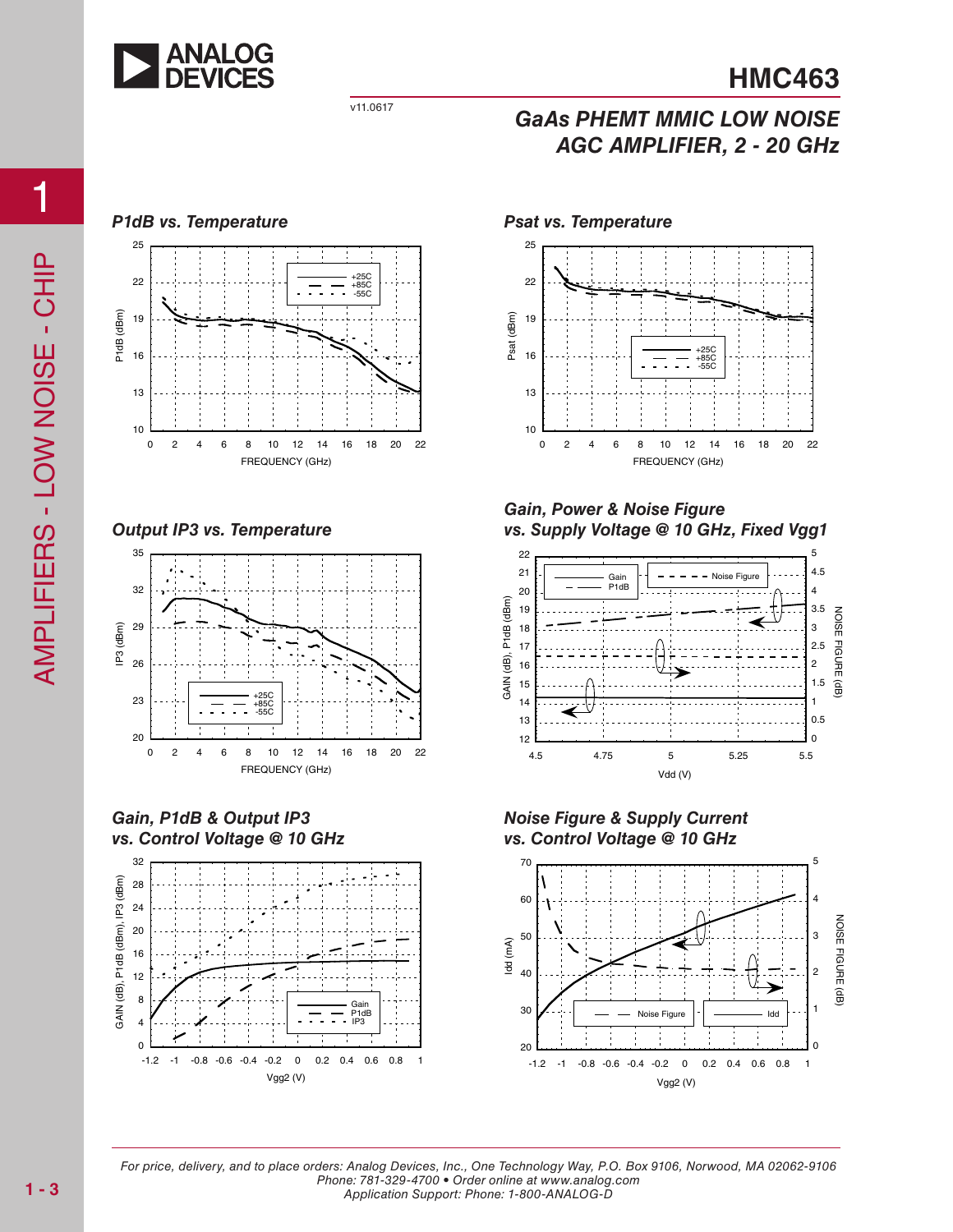

### v11.0617 *GaAs PHEMT MMIC LOW NOISE AGC AMPLIFIER, 2 - 20 GHz*

#### *Gain @ Several Control Voltages*



### *Absolute Maximum Ratings*

| Drain Bias Voltage (Vdd)                                                                   | $+9V$                       |
|--------------------------------------------------------------------------------------------|-----------------------------|
| Gate Bias Voltage (Vgg1)                                                                   | -2 to 0 Vdc                 |
| Gate Bias Current (Igg1)                                                                   | $2.5 \text{ mA}$            |
| Gate Bias Voltage (Vgg2)(AGC)                                                              | (Vdd -9)<br>Vdc to $+2$ Vdc |
| RF Input Power (RFIN)(Vdd = $+5$ V)                                                        | $+18$ dBm                   |
| <b>Channel Temperature</b>                                                                 | 175 °C                      |
| Continuous Pdiss (T= $85^{\circ}$ C)<br>(derate 20.6 mW/ $\degree$ C above 85 $\degree$ C) | 1.85 W                      |
| <b>Thermal Resistance</b><br>(channel to die bottom)                                       | 48.6 °C/W                   |
| <b>Storage Temperature</b>                                                                 | $-65$ to $+150$ °C          |
| <b>Operating Temperature</b>                                                               | -55 to +85 $^{\circ}$ C     |
| <b>ESD Sensitivity (HBM)</b>                                                               | Class 0B - Passed<br>150V   |

### *Typical Supply Current vs. Vdd*

| Vdd(V) | Idd(mA) |
|--------|---------|
| $+4.5$ | 58      |
| $+5.0$ | 60      |
| $+5.5$ | 62      |



ELECTROSTATIC SENSITIVE DEVICE OBSERVE HANDLING PRECAUTIONS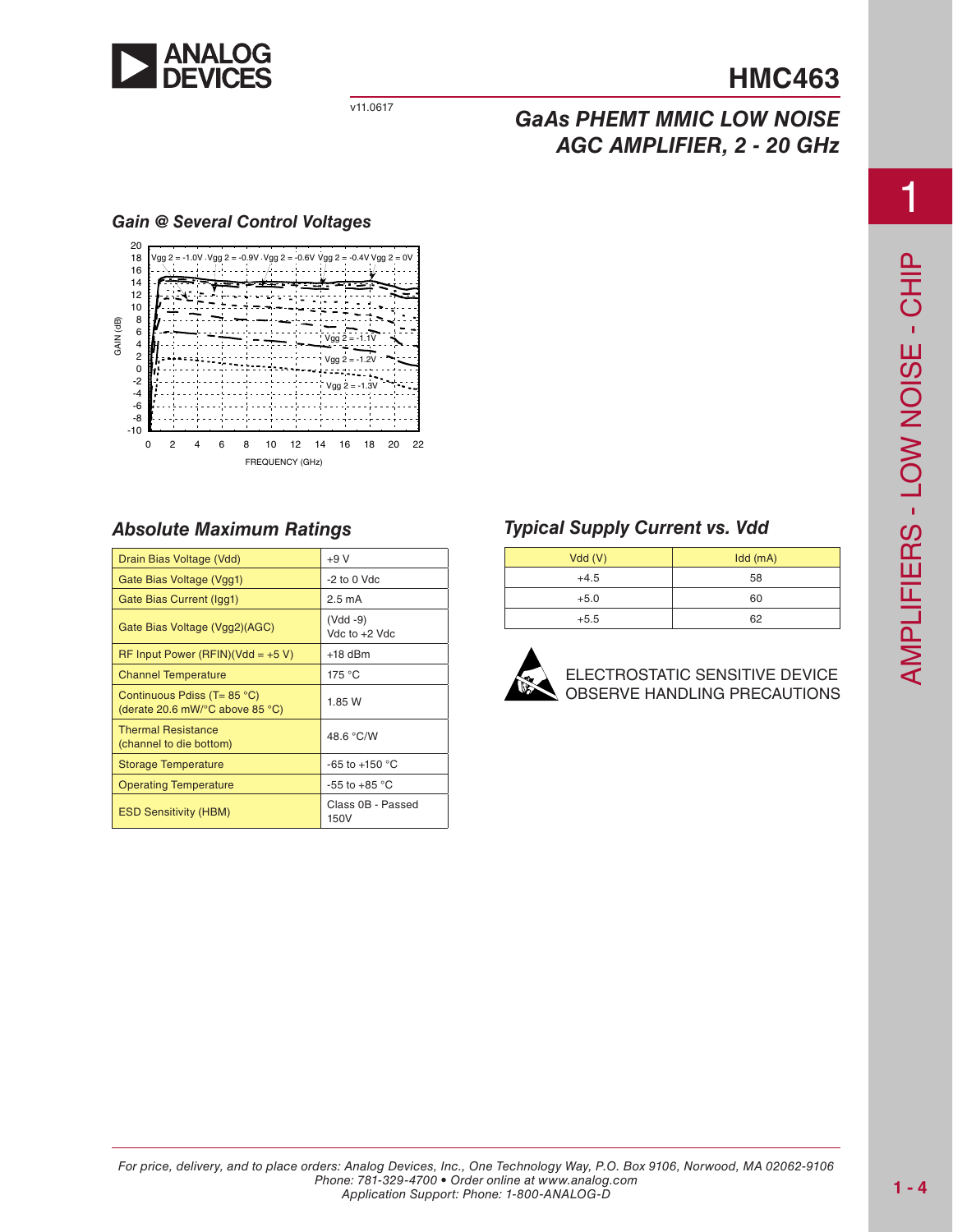

## v11.0617 *GaAs PHEMT MMIC LOW NOISE AGC AMPLIFIER, 2 - 20 GHz*

### *Outline Drawing*



### *Die Packaging Information* [1]

| Standard        | Alternate |
|-----------------|-----------|
| GP-2 (Gel Pack) | ┕         |

*[1] Refer to the "Packaging Information" section for die packaging dimensions.*

*[2] For alternate packaging information contact Analog Devices, Inc.*

NOTES:

1. ALL DIMENSIONS IN INCHES [MILLIMETERS]

- 2. NO CONNECTION REQUIRED FOR UNLABELED BOND PADS
- 3. DIE THICKNESS IS 0.004 (0.100)
- 4. TYPICAL BOND PAD IS 0.004 (0.100) SQUARE
- 5. BACKSIDE METALLIZATION: GOLD

6. BACKSIDE METAL IS GROUND

7. BOND PAD METALIZATION: GOLD

8. OVERALL DIE SIZE ±.002"

*For price, delivery, and to place orders: Analog Devices, Inc., One Technology Way, P.O. Box 9106, Norwood, MA 02062-9106 Phone: 781-329-4700 • Order online at www.analog.com Application Support: Phone: 1-800-ANALOG-D*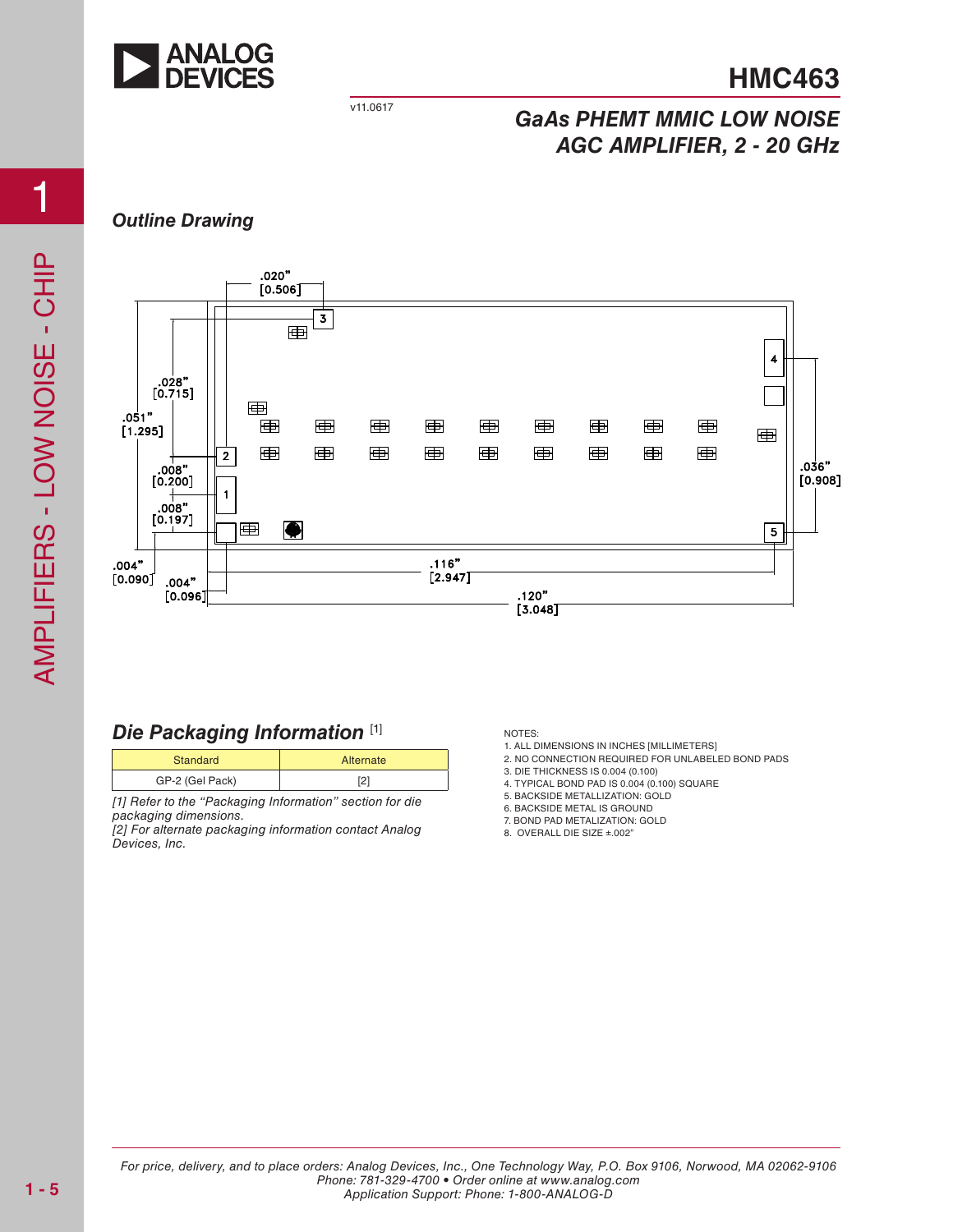

### v11.0617 *GaAs PHEMT MMIC LOW NOISE AGC AMPLIFIER, 2 - 20 GHz*

#### *Pad Descriptions*

| <b>Pad Number</b>    | <b>Function</b> | <b>Description</b>                                                                             | <b>Interface Schematic</b>                                                                                                                                                                                                                                                                                                                                                             |
|----------------------|-----------------|------------------------------------------------------------------------------------------------|----------------------------------------------------------------------------------------------------------------------------------------------------------------------------------------------------------------------------------------------------------------------------------------------------------------------------------------------------------------------------------------|
| $\mathbf{1}$         | <b>RFIN</b>     | This pad is AC coupled and matched to 50 Ohms.                                                 | $RFIN$ $\rightarrow$                                                                                                                                                                                                                                                                                                                                                                   |
| $\overline{c}$       | Vgg2            | Optional gate control if AGC is required.<br>Leave Vgg2 open circuited if AGC is not required. | Vgg2                                                                                                                                                                                                                                                                                                                                                                                   |
| 3                    | Vdd             | Power supply voltage for the amplifier.<br>External bypass capacitors are required             | $\bigcirc$ Vdd                                                                                                                                                                                                                                                                                                                                                                         |
| 4                    | <b>RFOUT</b>    | This pad is AC coupled and matched to 50 Ohms.                                                 | $\left\vert \left\vert \left\langle \right\vert \right\vert$ $\right\vert$ $\left\vert \right\vert$ $\left\vert \right\vert$ $\left\vert \right\vert$ $\left\vert \right\vert$ $\left\vert \right\vert$ $\left\vert \right\vert$ $\left\vert \right\vert$ $\left\vert \right\vert$ $\left\vert \right\vert$ $\left\vert \right\vert$ $\left\vert \right\vert$ $\left\vert \right\vert$ |
| 5                    | Vgg1            | Gate control for amplifier. Adjust to achieve Idd= 60 mA.                                      | Vgg1O                                                                                                                                                                                                                                                                                                                                                                                  |
| Die<br><b>Bottom</b> | <b>GND</b>      | Die bottom must be connected to RF/DC ground.                                                  | $Q$ GND                                                                                                                                                                                                                                                                                                                                                                                |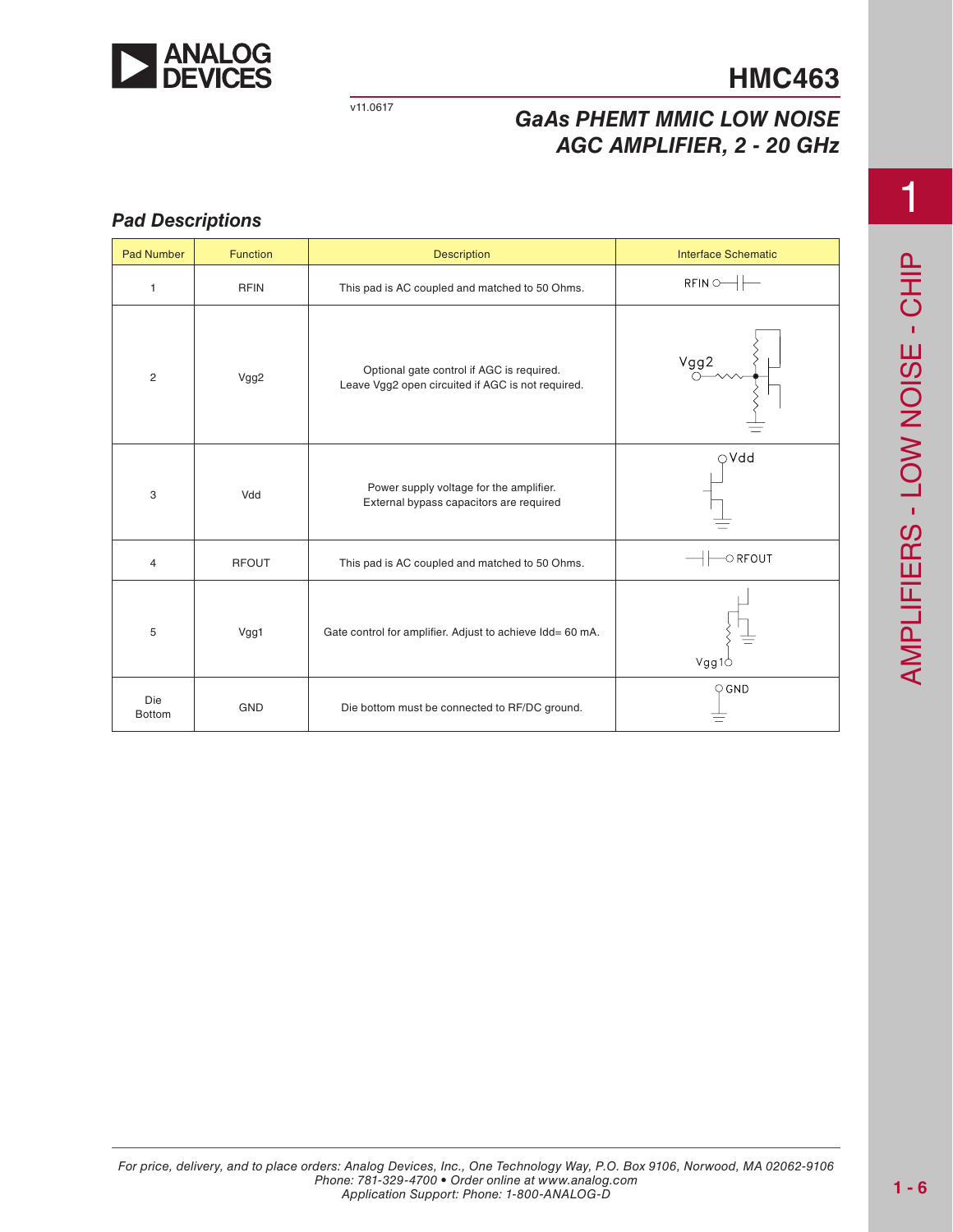

## v11.0617 *GaAs PHEMT MMIC LOW NOISE AGC AMPLIFIER, 2 - 20 GHz*

#### *Assembly Diagram*